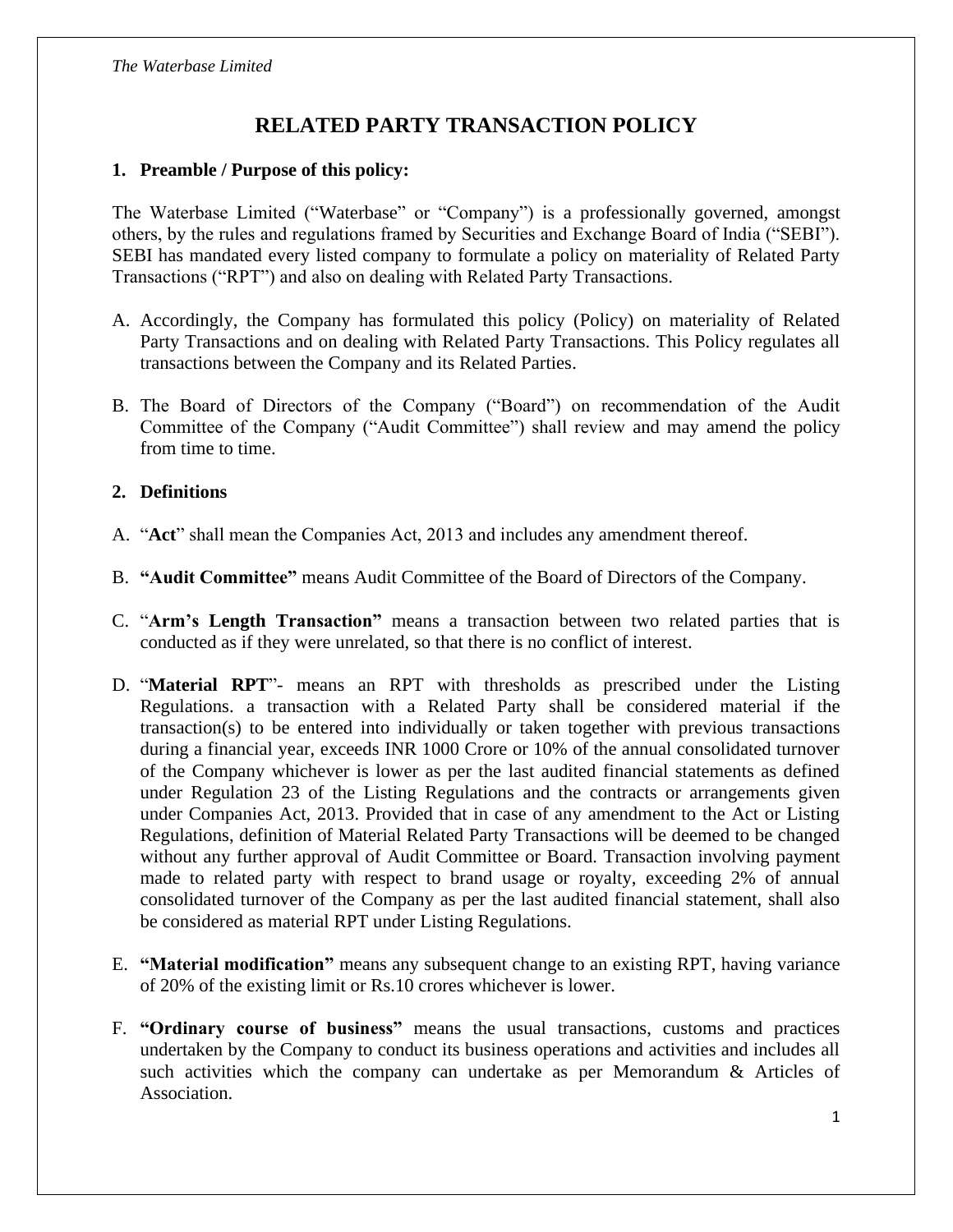G. **Related Party Transaction means** transfer of resources, services or obligations between a company and related party, regardless of whether a price is charged and would include a transaction specified under section 188(1) the companies Act, 2013.

All capitalized terms used in this Policy but not defined herein shall have the meaning assigned to such term in the Act and the Rules thereunder and the SEBI (Listing Obligations and Disclosure Requirements) Regulations, 2015 (Listing Regulations), as amended from time to time.

In case of any conflict between this Policy and applicable law, the applicable law (as existing on the date of the concerned transaction) shall prevail.

## **3. Review and approval of Related Party Transaction**

Approval of Related Party Transactions will be as under:

## **A. Audit Committee**

- a) All the transactions which are identified as Related Party Transactions and subsequent modifications thereof, shall be approved by the Audit Committee prior to enter into the proposed transaction. This approval should be given only by the independent directors who are the members of the audit committee. The Audit Committee shall consider all relevant factors while deliberating the Related Party Transactions for its approval.
- b) Any member of the Audit Committee who has a potential interest in any Related Party Transaction shall recuse himself and abstain from discussion and voting on the approval of the Related Party transaction. A Related Party Transaction which is (i) not in the ordinary course of business, or (ii) not at arm's length price, would require approval of the Board or of shareholders, as detailed in subsequent paragraphs.
- c) The Audit Committee may grant omnibus approval for Related Party Transactions which are repetitive in nature and subject to such criteria/conditions as mentioned under Regulation 23(3) of the Listing Regulations and such other conditions as it may consider necessary in line with this Policy and in the interest of the Company. Such omnibus approval shall be valid for a period not exceeding one year and shall require fresh approval after the expiry of one year.
- d) The Audit Committee shall review, on a quarterly basis, the details of Related Party Transactions and material modifications thereof, entered into by the Company pursuant to the omnibus approval. In connection with any review of a Related Party Transaction, the Committee has authority to modify or waive any procedural requirements of this Policy.
- e) A Related Party Transaction entered into by the Company, which is not under the omnibus approval or otherwise pre-approved by the Audit Committee, will be placed before the Audit Committee for ratification.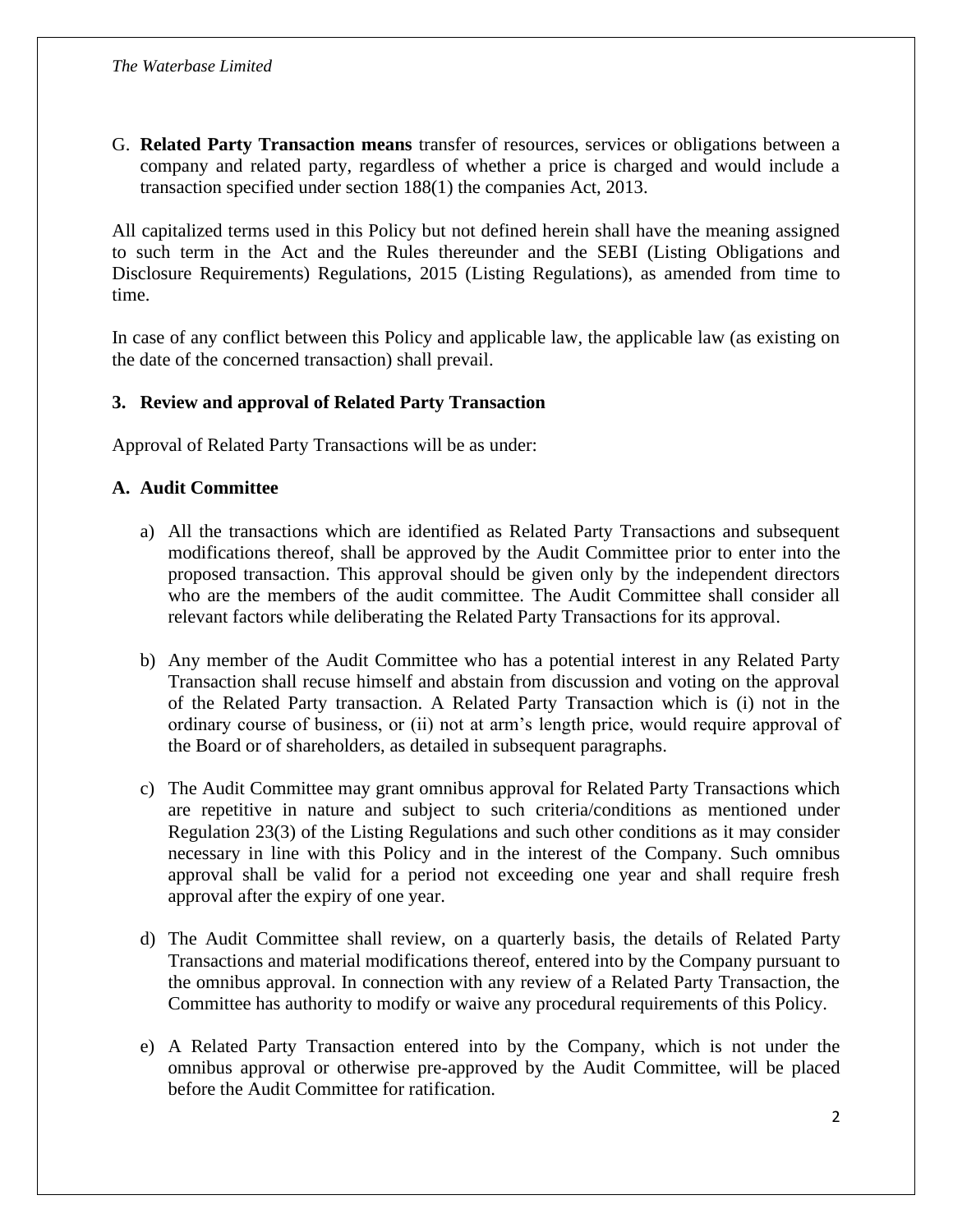f) The Audit Committee shall also pre-approve related party transactions, where the Company is not a party, but the Company's subsidiary is a party, if the value crosses the thresholds as prescribed under the Listing Regulations.

#### **B. Board of Directors**

In case any Related Party Transactions are referred by the Company to the Board for its approval due to the transaction being

- not in the ordinary course of business, or
- not at an arm's length price, the Board will consider such factors as, nature of the transaction, material terms, the manner of determining the pricing and the business rationale for entering into such transaction.

On such consideration, the Board may approve the transaction or may require such modifications to transaction terms as it deems appropriate under the circumstances. Any member of the Board who has any interest in any Related Party Transaction will recuse himself and abstain from discussion and voting on the approval of the Related Party Transaction.

#### **C. Shareholders**

If a Related Party Transaction is (i) a material transaction as per Regulation 23 of the Listing Regulations, or (ii) not in the ordinary course of business, or not at arm's length price and exceeds certain thresholds prescribed under the Companies Act, 2013, then such RPT and any subsequent material modification thereto, shall require shareholders' approval by a resolution. In such a case, any member of the Company who is a Related Party, irrespective of being related to the said transaction or not, shall not vote on resolution passed for approving such Related Party Transaction.

- **4.** The provisions of regulation 23(2), (3) and (4) shall not be applicable in case of transactions entered into between a holding company and its wholly owned subsidiary and between two wholly-owned subsidiaries, whose accounts are consolidated with such holding company and placed before the shareholders at the general meeting for approval.
- **5.** In the event the Company becomes aware of a Related Party Transaction with a Related Party that has not been approved under this Policy prior to its consummation, the Company would obtain post facto approval from the Audit Committee, the Board and/or shareholders as required under applicable laws/ regulations. In case the Company is not able to take such prior approval from the Audit Committee, the Board and/or shareholders, such a transaction shall not be deemed to violate this Policy, or be invalid or unenforceable, so long as post facto approval is obtained as promptly as reasonably practical after it is entered into or after it becomes reasonably apparent that the transaction is covered by this policy.

#### **6. Exclusions:**

The following RPTs will not be put up for approval as permitted under law: